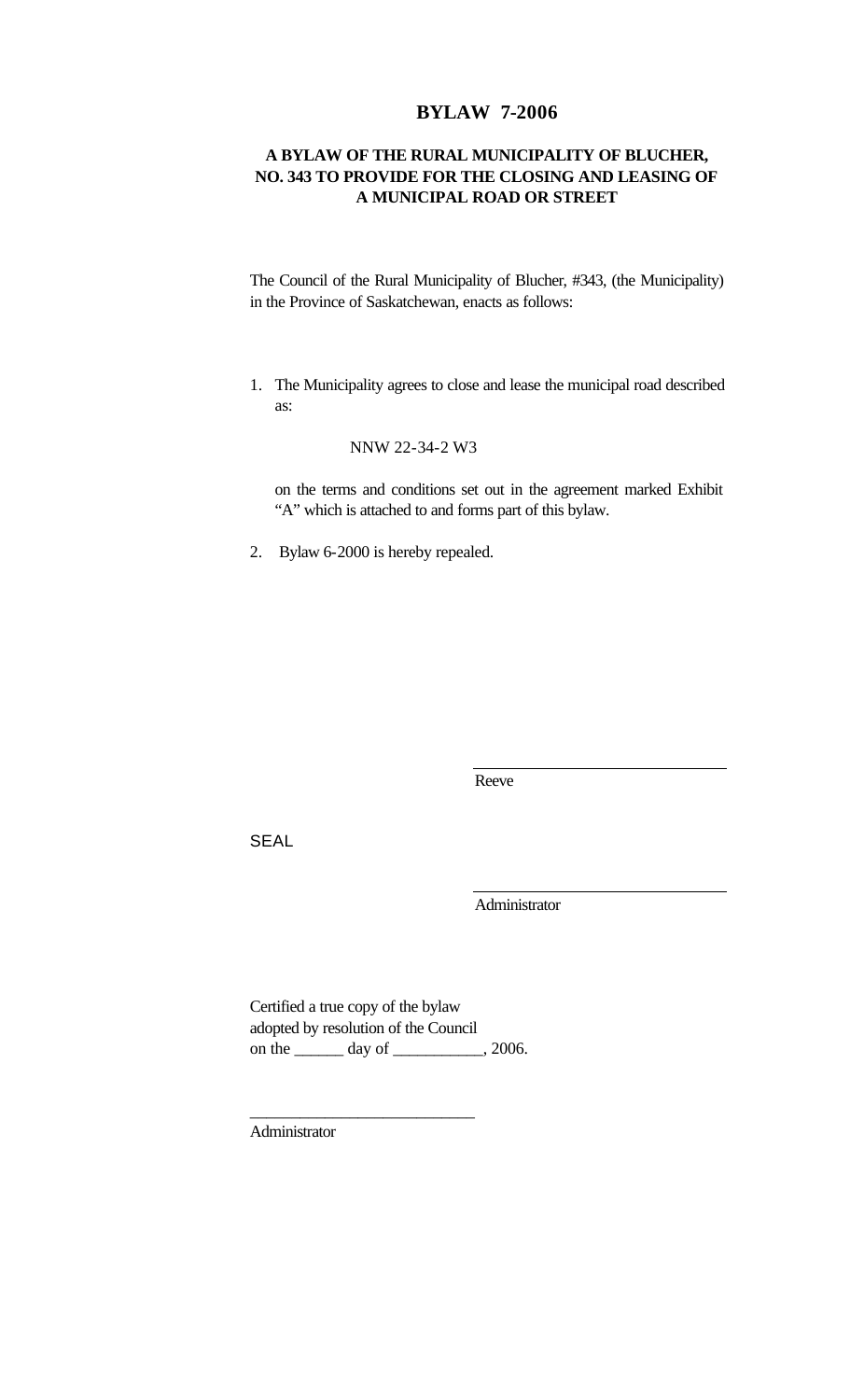## **EXHIBIT "A" TO BYLAW 7-2006**

#### **LEASE OF A MUNICIPAL ROAD OR STREET**

This agreement made in duplicate this \_\_\_\_\_\_ day of \_\_\_\_\_\_\_\_\_, 2006.

BETWEEN:

The Rural Municipality of Blucher, No. 343 ("the Municipality")

- and -

Raffard Farms Ltd. of Saskatoon, Saskatchewan (the "Lessee");

WHEREAS the municipal road/street located at NNW 22-34-2 W3 (the "land"),

1. has never been constructed.

WHEREAS access to other lands is not eliminated by this agreement; and

WHEREAS the Lessee is desirous of using the Land for the purpose of agricultural cultivation; and

WHEREAS the Municipality is prepared to lease the Land to the Lessee, on the terms and conditions hereinafter set forth;

Now therefore in consideration of the premises and the mutual covenants herein contained, the parties agree as follows:

- 1. The Municipality demises and leases to the Lessee and the Lessee rents from the Municipality, the Land, for a term of 5 years commencing on January 1, 2006 and ending on December 31, 2010 unless sooner terminated as hereinafter provided.
- 2. The Lessee covenants and agrees to:
	- a) pay an annual rental charge of \$ Nil during each and every year of the said term, payment of which shall be made on or before the  $N/A$  day of  $N/A$  in the year for which it is intended;
	- b) indemnify the Municipality and the Crown in right of Saskatchewan and save them harmless from any and all claims for compensation for death, bodily injury or damage to or loss of property (i) arising out of any occurrence in or about the Land, (ii) occasioned or caused wholly or in part by any act or omission of the Lessee or (iii) arising from any breach by the Lessee of any provision of this agreement;
	- c) allow Municipality and the owners of any public or private utilities located on the Land, or persons authorized by them, to enter upon the Land for any purpose whatsoever and on the basis that they will not be liable for any damages that may be occasioned by such entry or any operations carried out in connection therewith;
	- d) not undertake any activities which may affect any public or private utility on the Land, whether above or below ground, without locating and protecting the same;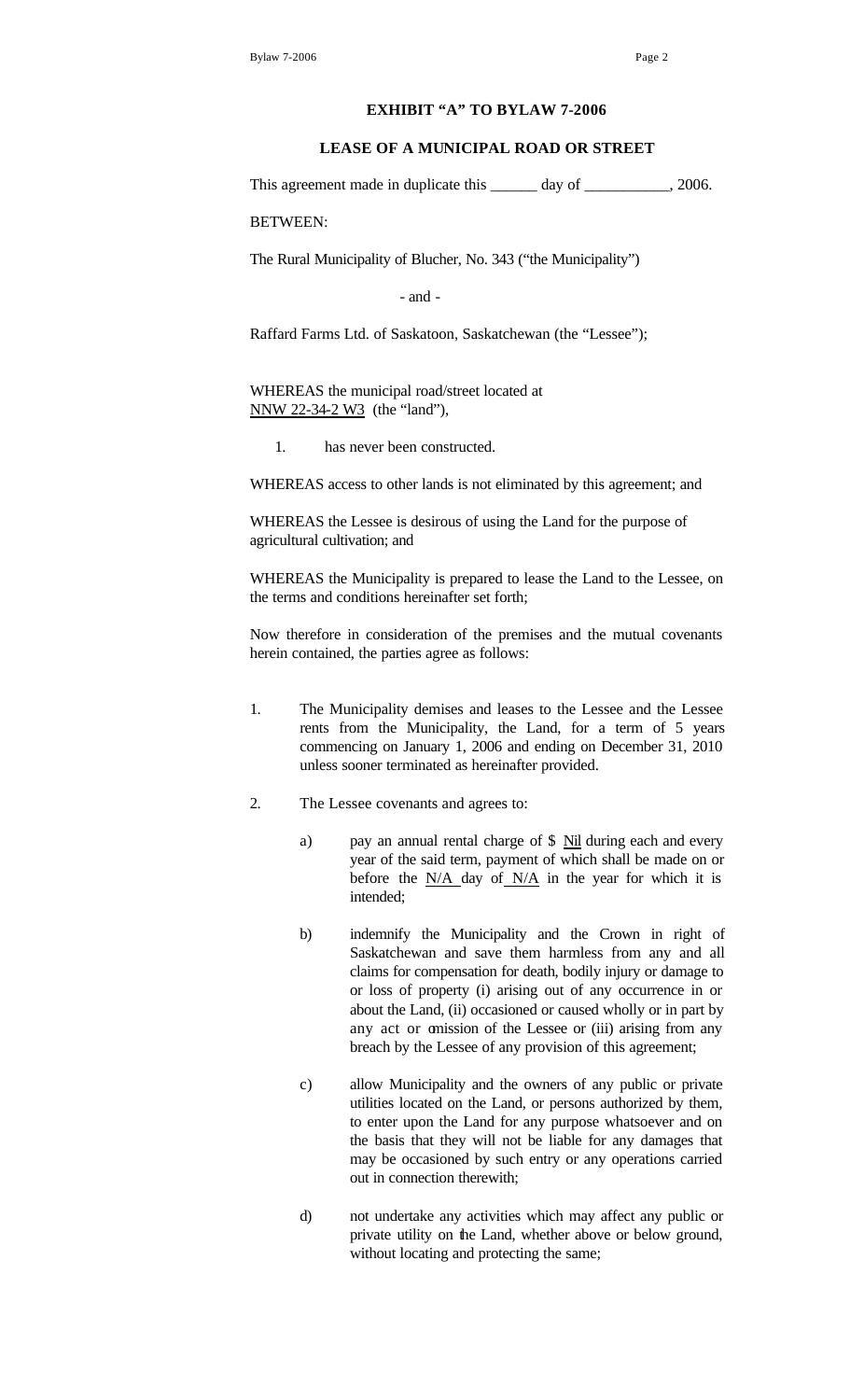- e) comply with any easement or right of way required for a public utility service that is provided as at the date of the signing of this agreement;
- f) keep and maintain the Land in a good and husbandlike manner and in accordance with all applicable environment laws and, without limiting the generality of the foregoing, (i) where, during the term of this agreement, the Lessee has, through its use or occupancy of the Land, caused or permitted a release of a contaminant at, from or to the Land, the Lessee shall immediately clean up such contaminant at the Lessee's expense and (ii) cause an environmental audit of the Land to be conducted by a third party acceptable to the Municipality at the Lessee's expense if, in the opinion of the Municipality, there is evidence of environmental contamination;
- g) take such measures as the council may from time to time in writing direct for the control and elimination of the any weeds as defined by or pursuant to The Noxious Weeds Act on the Land;
- h) erect and maintain throughout the term of this agreement, at each end of the Land, such signs as the Municipality may direct, to ensure that the general public is adequately warned that the road or street is closed;
- i) not assign the Lessee's rights under this agreement without the prior written consent of the Municipality, the implied provision in section 13 of The Landlord and Tenant Act, R. S. S. 1978, c L-6, being hereby expressly negatived; and
- j) use the Land solely for the purpose of agriculture cultivation and not erect any buildings or structures on the Land.
- 3. Notwithstanding that this agreement is for a term certain of 5 years, it may be terminated by the Municipality on six month's written notice to the Lessee if the Municipality considers it necessary to provide public access to the Land.
- 4. The Lessee may terminate this agreement on six month's written notice to the Municipality.
- 5. The Lessee shall not register an interest in the Land on the basis of the interest created under this agreement or arising form the exercise of any rights created by this agreement.

DATED AT BRADWELL THIS \_\_\_\_\_DAY OF \_\_\_\_\_\_\_\_\_\_\_\_\_, 2006

\_\_\_\_\_\_\_\_\_\_\_\_\_\_\_\_\_\_\_\_\_\_\_ \_\_\_\_\_\_\_\_\_\_\_\_\_\_\_\_\_\_\_\_\_\_\_\_ ADMINISTRATOR REEVE

(SEAL)

WITNESS LESSEE

\_\_\_\_\_\_\_\_\_\_\_\_\_\_\_\_\_\_\_\_\_\_\_ \_\_\_\_\_\_\_\_\_\_\_\_\_\_\_\_\_\_\_\_\_\_\_\_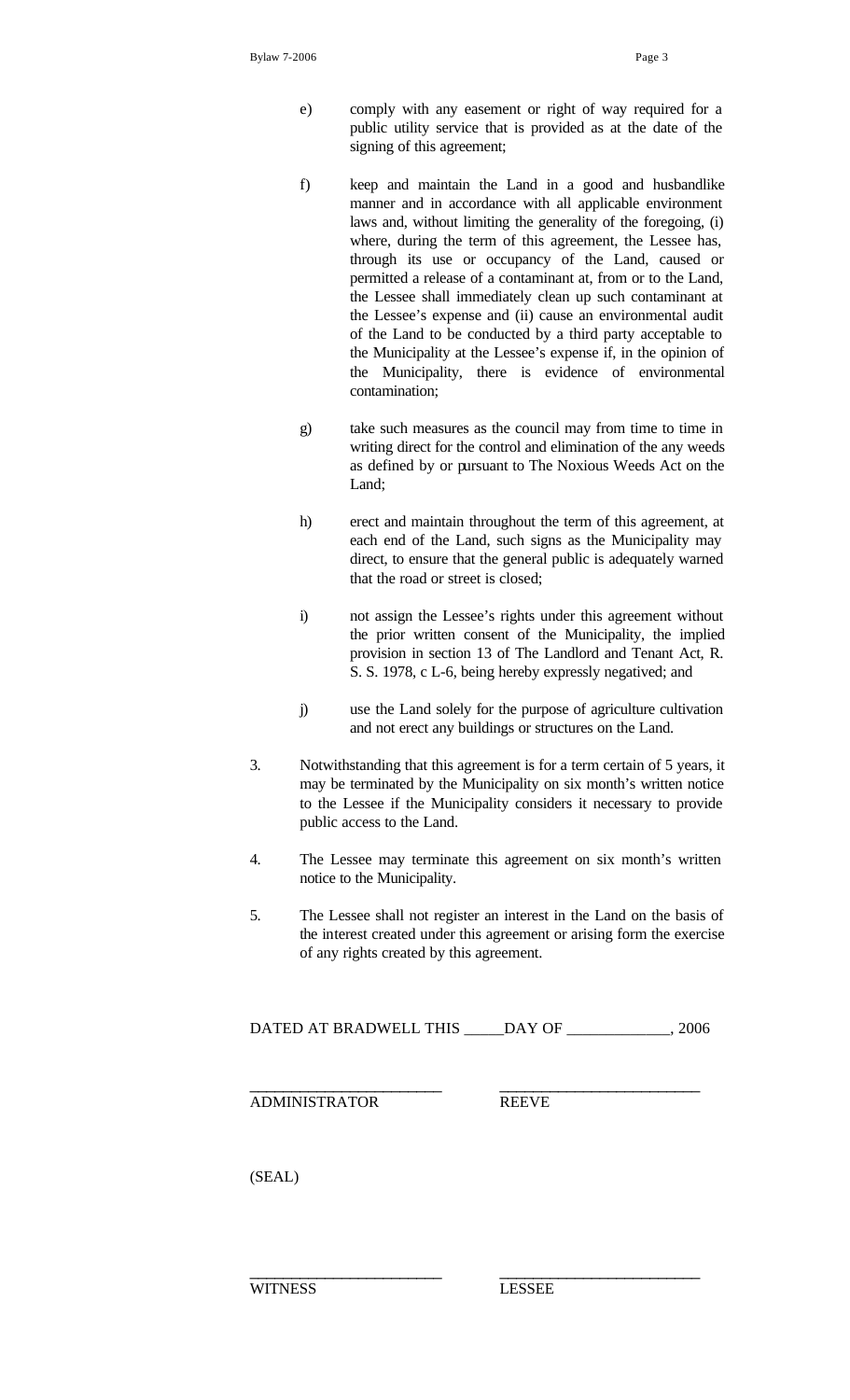Bylaw 7-2006 Page 4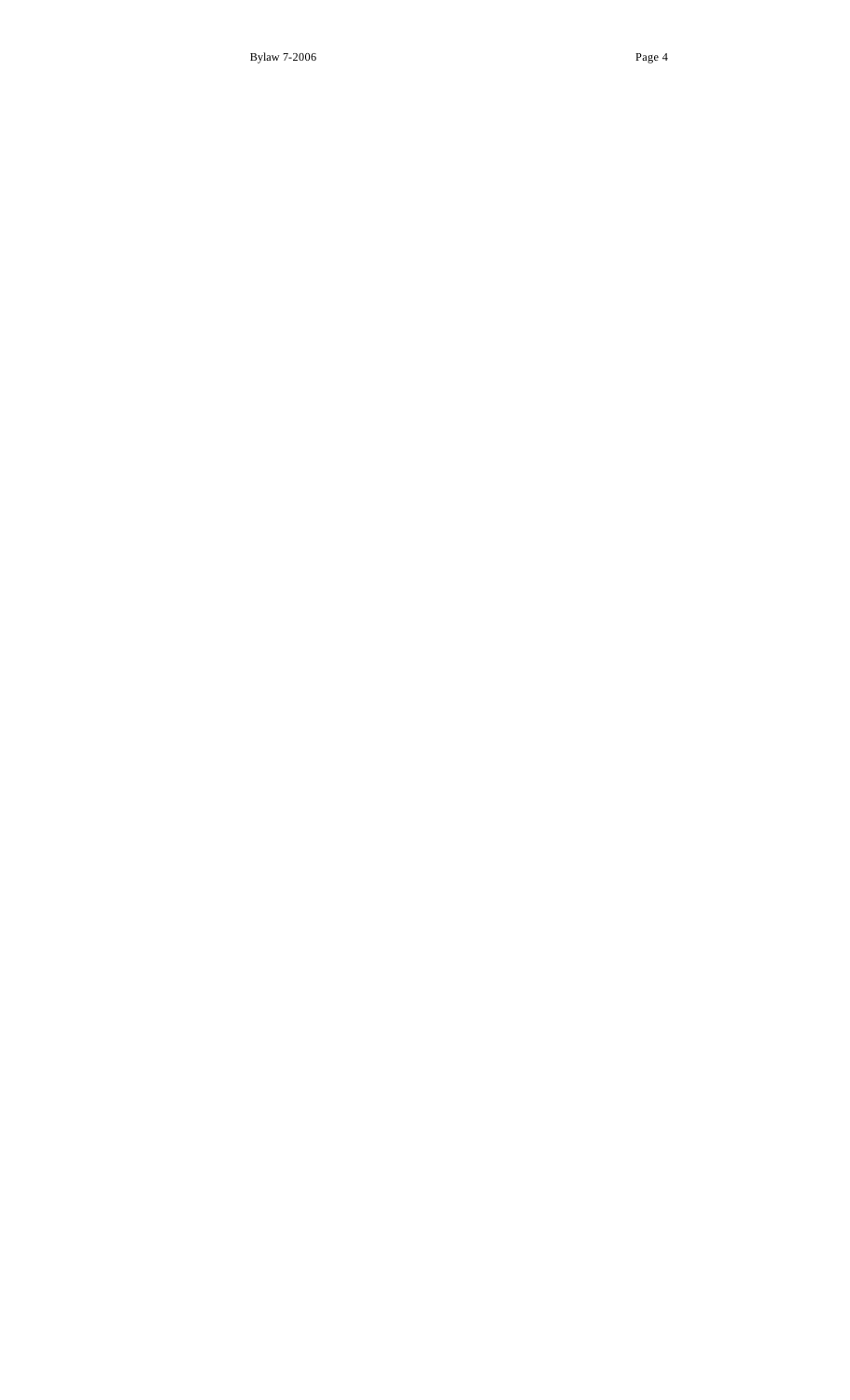# **AFFIDAVIT OF EXECUTION**

|    | οf                                                                                                                                                                                                                      |
|----|-------------------------------------------------------------------------------------------------------------------------------------------------------------------------------------------------------------------------|
|    | ______________, in the Province of Saskatchewan, MAKE OATH AND                                                                                                                                                          |
|    | <b>SAY AS FOLLOWS:</b>                                                                                                                                                                                                  |
|    | 1. THAT I was personally present and did see<br>manual metal in the within agreement who is<br>personally known to me to be the person named therein, duly sign and<br>execute the same for the purposes named therein. |
|    | 2. THAT the same was executed at the Village of Bradwell, in the Province<br>of Saskatchewan, on the ___________________ day of ______________________,<br>2006 and that I am the subscribing witness thereto.          |
| 3. | belief of the full age of eighteen years or more.                                                                                                                                                                       |
|    | <b>SWORN BEFORE ME</b> at the Village }<br>of Bradwell, in the Province of<br>Saskatchewan, this _________ day of }<br>$\frac{1}{2006}$<br>ł<br>_______________________________                                         |
|    | <b>COMMISSIONER FOR OATHS in and</b>                                                                                                                                                                                    |

for the Province of Saskatchewan My commission expires